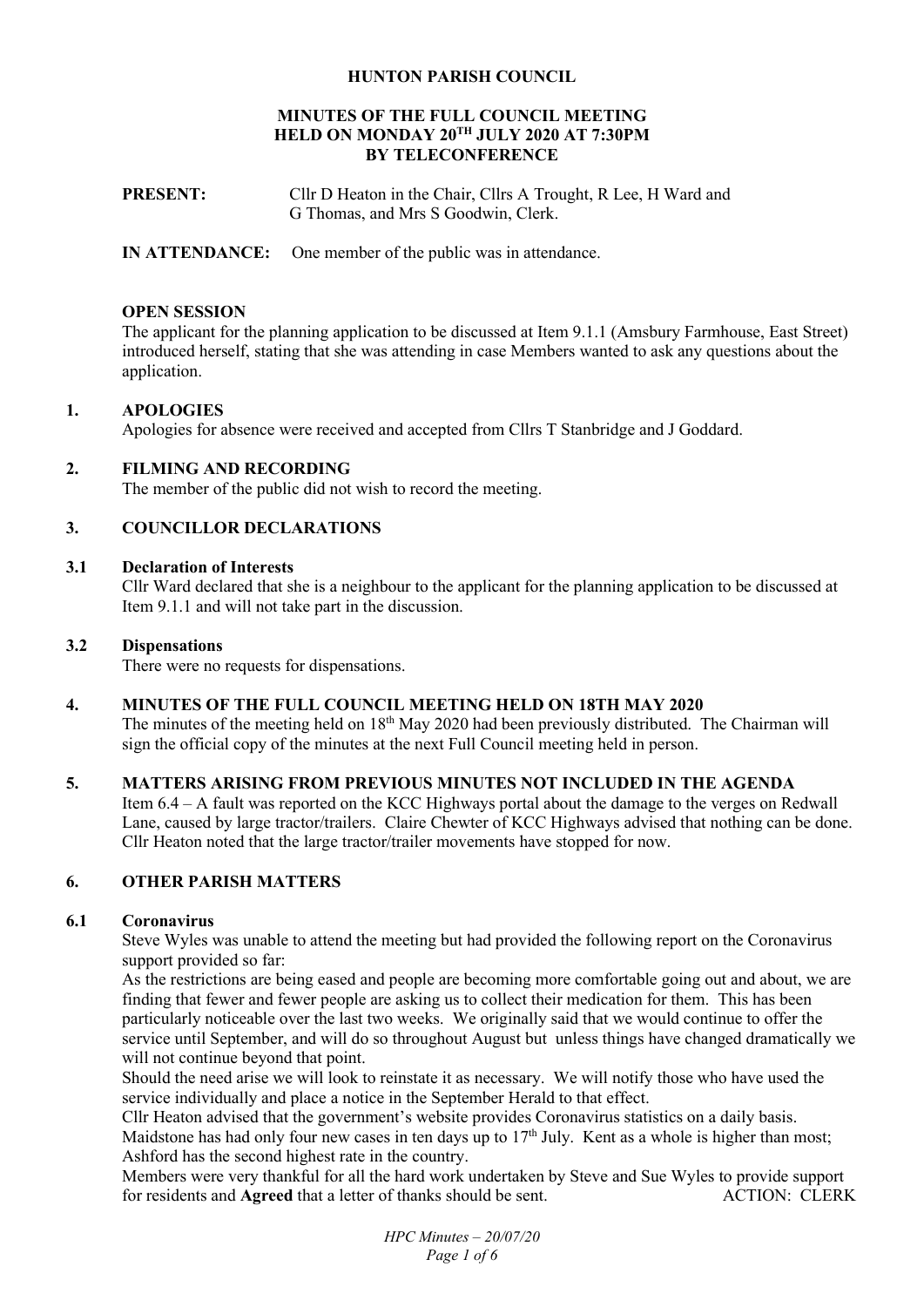# **6.2 Parish Councillors**

Cllr Thomas advised that the dead Oak tree on Barn Hill has not been cut down by the Tregothnan Estate and debris is still dropping on to the road. Members **Agreed** that the Tregothnan Estate should be contacted again. ACTION: CLERK

Cllr Trought reported that the Village Club was opened for the first time on  $19<sup>th</sup>$  July and is fully compliant with regulations. Phil Nichols has been working extremely hard to get everything ready. Cllr Trought urged people to support the Club when they feel comfortable to do so. It will be open on Sunday lunchtimes and evenings and Wednesday evenings. The Club is taking contactless payments.

Cllr Heaton has ordered the new mower, which he will collect on  $24<sup>th</sup>$  July. It is not the electric start version like the previous one as these mowers will not be arriving in this country until next year. Cllr Heaton has two padlocks for the mower housing and will provide a set of keys to the church and others who require it.

Cllr Heaton reported that Cllr Goddard has obtained the results from the traffic survey carried out on East Street. The average speed was below 40mph; Cllr Goddard will circulate the results.

## **6.3 Website Accessibility**

The Clerk contacted KALC to establish whether parish councils should host their own websites, as Hunton Parish Council currently does not; the response was not clear, but most parish councils do have their own website.

The Webmaster (Dudley Farman) for the Hunton village website believes the website is generally compliant other than a few areas which would need changing. Mr Farman is happy to work on the existing website to make it compliant but would also be supportive if the Parish Council wanted to host its own website.

Members **Agreed** that the Clerk should contact the West Farleigh Parish Clerk for feedback on their website as West Farleigh is also a small parish and is in the process of changing website.

ACTION: CLERK

## **6.4 Clerk's Report**

## **6.4.1 Police**

The new PCSO, Paul Vasey, has been unable to access the crime figures but has provided details of antisocial behaviour/other incidents:

07/07/20 – Tree cutting noise reported in Amsbury Wood early in the morning. No further reports following contact with a local resident.

11/07/20 – Fire in a field in Lughorse Lane. The PCSO has ensured regular patrols in the area. PCSO Vasey has been in regular contact with the Clerk. Cllr Heaton was pleased to hear that there has been regular liaison and positive action is being taken on anti-social behaviour.

### **6.4.2 Play Area**

Following a risk assessment by members of the King George V Playing Field Committee, the play area was reopened on 16<sup>th</sup> July, following the removal of one of the infant swings and the posting of signage outside and inside the play area. The administrators of the Hunton Facebook group, Hunton website and Hunton Herald have been informed.

Cllr Heaton is opening the barrier to the car park in the mornings at 7:30am and locking it in the evenings; in winter it will close at dusk. When the Village Hall reopens for hires it will be left open later for events at the hall.

### **6.4.3 Tree & Pond Warden**

The Tree & Pond Warden, Mike Summersgill, was unable to attend the meeting, but provided the following report:

Mr Summersgill has attended the Kent Tree Wardens informative Zoom meeting where attendees were encouraged to send the Tree Council guidance leaflet on Ash Dieback Disease to parishes, and perhaps advise on it. Mr Summersgill has provided the leaflet, but there are no Ash trees on parish land. He has distributed it already to a couple of local residents who asked him about their Ash trees.

Prices need to be obtained for the Turkey Oak reduction work in the winter, as a result of the Tregoning's Trees inspection last January, which suggested 3m height reduction and 1.5m side growth. The Visual Tree Assessment report by Darren Hood in April 2019 also recommended an 18-month period for reinspection (ie October 2020). Mr Summersgill would like to continue using Darren Hood for the VTA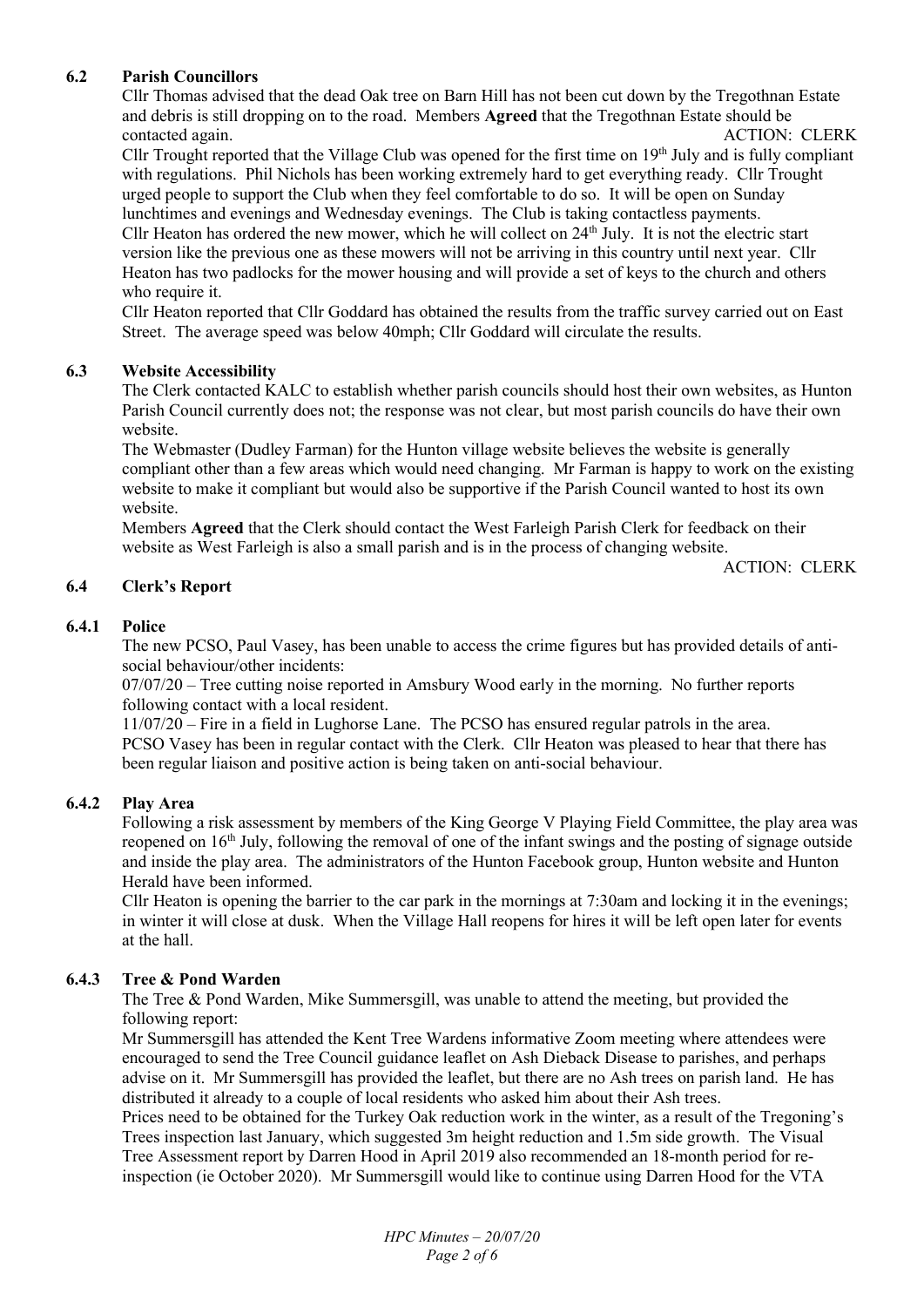(cost £430 last time) and will obtain prices for the Turkey Oak reduction and the Visual Tree Assessment for the September 2020 PC meeting.

Members noted the report and agreed that a quote should be obtained from Darren Hood for the VTA and quotes should also be obtained for the Turkey Oak reduction work.

## **6.4.4 Insurance claims**

Zurich have offered to settle the insurance claim for the stolen mower, for £920. This represents the cost of the new mower (see Item 8.8) of £1,170, less the £250 excess. The Clerk accepted the offer. Zurich have also paid the insurance claim of £771 for the broken security lights into the Parish Council's bank account.

## **6.4.5 Gennings Cold Store**

Two residents have made complaints about the cold store on the Gennings estate, due to the noise, use of articulated lorries and damage to the road from the lorries.

Maidstone Borough Council have confirmed that there are no planning conditions in place on the site. Claire Chewter of KCC Highways has said that nothing can be done about the damage to Lughorse Lane unless there is proof that the lorries actually caused it, and there is no enforcement of the weight restrictions.

The Clerk has emailed Clive Baxter who rents out the cold store from Paynes, who in turn let it to Diamond Cold Storage.

Members **Agreed** that the Clerk should write to the director of Diamond Cold Storage to ask that consideration is taken of the neighbours on the Gennings estate and ask that lorries arrive after 7:30am. The Clerk will also write to the residents affected to suggest that a log is kept of the noise and to contact MBC Environmental Health if it persists. ACTION: CLERK

## **7. CONSULTATION**

## **7.1 Local Government Association – Model Member Code of Conduct**

The LGA has reviewed the existing Model Member Code of Conduct and updated it, incorporating the recommendations from the Committee on Standards in Public Life's recommendations on Local Government Ethical Standards and the representation from its membership. The consultation addresses key areas that the LGA would like a view on to help finalise the Code, aimed at councillors and officers from all tiers of local government.

Members **Noted** the consultation and **Agreed** not to respond.

## **8. FINANCE**

## **8.1 Statement of Internal Control**

The Council must review the effectiveness of the system of internal control as the Annual Governance Statement needs to be completed in the Annual Governance & Accountability Return (AGAR). A Statement of Internal Control has been prepared by the Clerk to assist in this review. Members reviewed the Statement and **Agreed** that it could be signed and included with the year-end accounts. The Statement was signed by the Clerk, who will arrange for the Chairman to sign it.

## **8.2 Annual Review of Effectiveness of Internal Audit**

In carrying out the Council's annual review of Internal Audit, Members **Agreed** that:

the Internal Auditor is independent of the Council and has no involvement or responsibility in the financial decision making, management or control of the Council;

the Internal Auditor is competent to carry out an effective audit of the Council's system of internal control; the review and scope of the internal audit adequately assesses the Council's internal controls, governance processes and management of risk;

they understand the importance of the relationship between the Internal Auditor and the Council; adequate preparations are made for the audit procedure to facilitate the work of the Internal Auditor, including making available all relevant documents and records and supplying any information or explanations required; and

reports received from the Internal and External Auditor are actioned when necessary.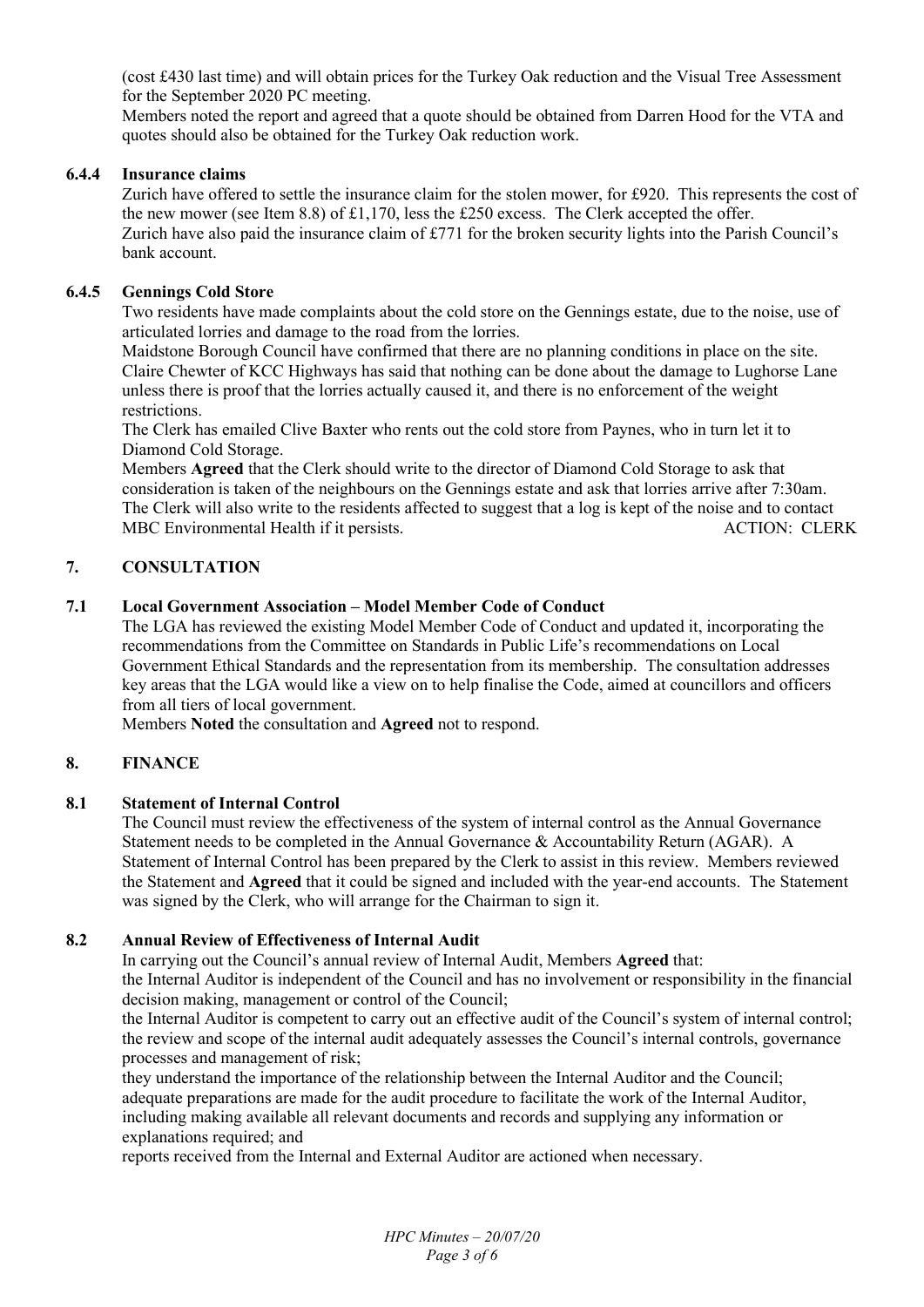## **8.3 Internal Audit Report**

The Internal Auditor, Lionel Robbins, carried out the internal audit on 1<sup>st</sup> July 2020 and has completed the Annual Internal Audit Report on the 2019/20 Annual Governance & Accountability Return. Members considered and noted the report of the Internal Auditor.

## **8.4 Accounts 2019/20**

Members reviewed the Council's Statement of Accounts, year-end Financial Book and Fixed Asset Register. The Accounts were signed by the Clerk, who will arrange for the Chairman to sign it and the Financial Book.

Cllr Thomas asked when the old cricket pavilion, which is on the Fixed Asset Register, will be removed. Cllr Heaton advised that the King George V Playing Field Committee is obtaining quotes for demolition.

## **8.5 Annual Governance and Accountability Return 2019/20**

## **8.5.1 Section 1 – Annual Governance Statement**

Members considered the Annual Governance Statement contained in Section 1 on page 4 of the AGAR, consisting of 9 assertions. To properly consider the assertions, the Clerk had provided Members with a table comparing the Parish Council's practices to proper practices.

Members **Agreed** that assertions 1 to 8 could all be answered "Yes" and assertion 9 should be answered "N/A". Members **Resolved** that the Annual Governance Statement be approved, and page 4 of the AGAR was signed by the Clerk, who will arrange for the Chairman to sign it.

## **8.5.2 Section 2 – Accounting Statements**

Members considered the Accounting Statements contained in Section 2 on page 5 of the AGAR and **Resolved** that they be approved. The Clerk had already signed page 5 of the AGAR according to the requirements of the external auditor and will arrange for it to be signed by the Chairman.

## **8.6 Budget Monitoring Report**

The Budget Monitoring Reports to 30<sup>th</sup> June 2020 was Noted.

Cllr Thomas asked about the amounts in the budget for the old cricket pavilion removal and the new mower. The budgeted figure of £2,226 is a budget of £2,500 for the pavilion removal/green container clearance, less £274 paid in a previous year for the green container clearance. The budgeted figure for the mower was based on a quoted cost, but the purchase price for the new mower was less.

### **8.7 Income Received**

The following income has been received since the last meeting:

| Zurich Insurance – Insurance claim for security lights | £771.00 |
|--------------------------------------------------------|---------|
| $MBC - Parish$ Services Scheme (First half)            | £800.50 |

The bank reconciliation was provided to Members for review but will need to be signed by one Member at the next Full Council meeting held in person.

## **8.8 Payments Made**

Members **Approved** the following payments made since the last meeting:

| $SO -$ Sharon Goodwin – Salary & office allowance – May                       | £453.30   |
|-------------------------------------------------------------------------------|-----------|
| 300342 – Steve Wyles – Flowers for Covid-19 helpers (Chairman's Allowance)    | £49.98    |
| 300343 – Mower Plant Services – New mower                                     | £1,170.00 |
| 300344 – David Heaton (Iden Signs) – Reimbursement for car park barrier signs | £132.00   |
| $SO -$ Sharon Goodwin – Salary & office allowance – June                      | £453.30   |
| Unity Trust Bank – Service charge                                             | £18.00    |

### **8.9 Cheques for Signature**

Members **Agreed** that the following payments be approved. The cheques will be posted to Cllrs Heaton and Trought for signature:

 $300345 - E. ON - Street lighting electricity$   $£14.56$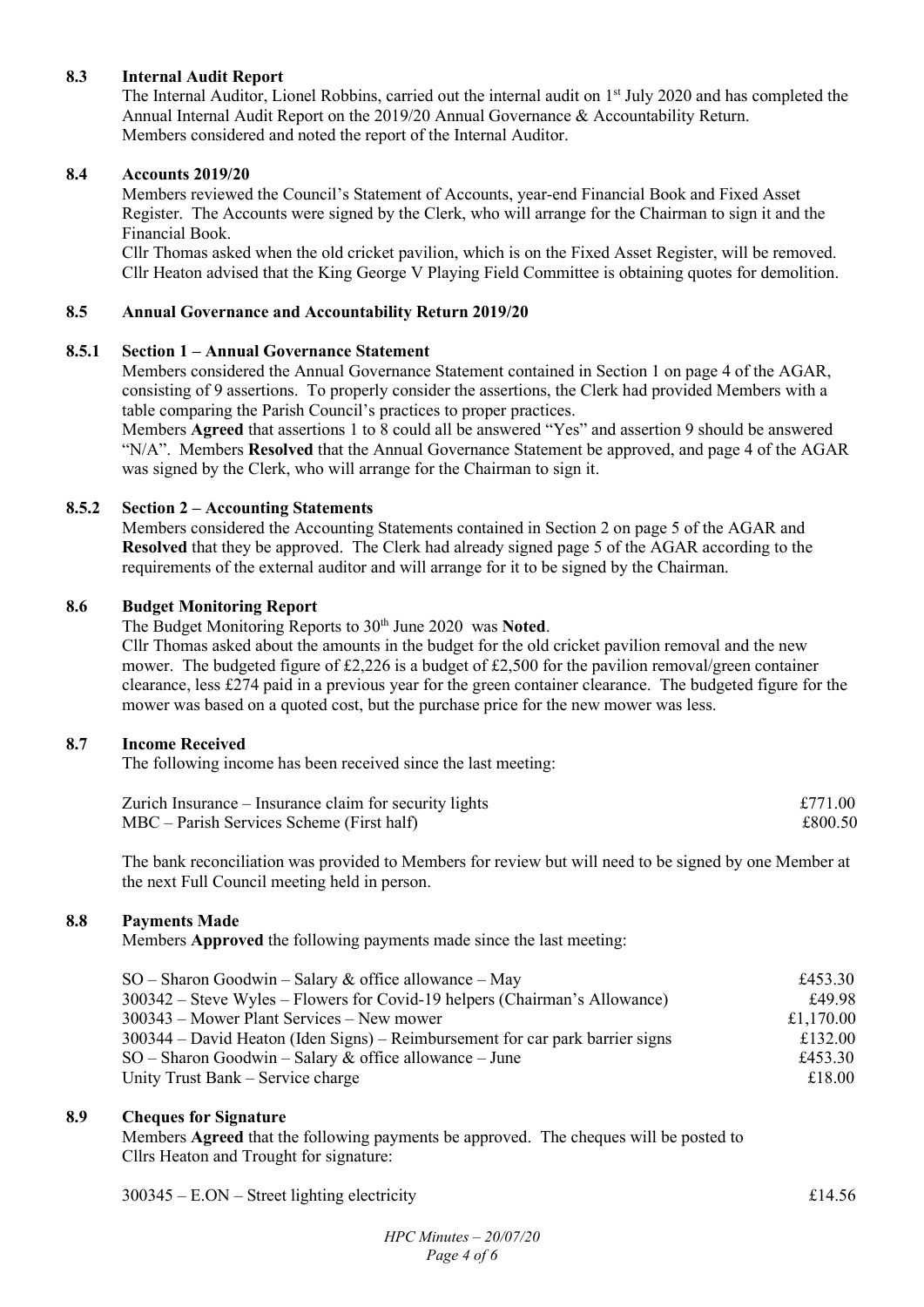| $300346 - SLCC - Annual membership$ subscription                  | £109.00 |
|-------------------------------------------------------------------|---------|
| $300347 - KCPFA - Annual membership$ subscription                 | £20.00  |
| $300348$ – Lionel Robbins – Internal audit                        | £75.00  |
| $300349 - \text{CPRE} - \text{Annual membership subscription}$    | £36.00  |
| $300350$ – Traffic Transport Systems – East Street traffic counts | £540.00 |

## **8.10 Internet Banking**

The Clerk explained the process for setting up internet banking which involves completion of an online form, which will need to be printed off and signed by two signatories. The Clerk will set up all payments which two signatories would need to authorise (as for cheques).

Members **Approved** the use of internet banking. All Members attending the meeting **Agreed** to become internet banking users. Cllrs Goddard and Stanbridge will be asked for their consent at the next full council meeting. ACTION: CLERK

## **8.11 Risk Assessment**

The Clerk has reviewed the Parish Council's risk assessment.

Members **Approved** the risk assessment, subject to a review date of July 2021 being added at the bottom. The Clerk will arrange for the Chairman to sign the risk assessment. ACTION: CLERK

## **8.12 Village Hall Insurance**

The Village Hall Committee has paid the Village Hall buildings insurance premium, to which the Parish Council has contributed 80% in previous years. The premium this year is £1,333.06 (2019: £1,389.40), so an 80% contribution calculates as £1,066.44 (2019: £1,111.52).

Members **Agreed** to contribute £1,066.44 and cheque 300401 was written, to be sent to Cllrs Heaton and Trought for signature. ACTION: CLERK Trought for signature.

## **8.13 Kent Tree Wardens**

The Parish Council last made a contribution to the Kent Tree Wardens in January 2018. The Hunton Tree & Pond Warden has attended a number of training courses which have all been free of charge due to donations received.

Members **Agreed** a contribution of £25 to the Kent Tree Wardens under s137 expenditure. Cheque 300402 was written, to be sent to Cllrs Heaton and Trought for signature. ACTION: CLERK

### **8.14 Kent Pond Wardens**

 The Parish Council last made a contribution to the Kent Pond Wardens in January 2018. The Hunton Tree & Pond Warden has attended a number of training courses which have all been free of charge due to donations received.

 Members **Agreed** a contribution of £25 to the Kent Pond Wardens under s137 expenditure. Cheque 300403 was written, to be sent to Cllrs Heaton and Trought for signature. ACTION: CLERK

## **9. PLANNING**

### **9.1 Planning Application**

## **9.1.1 Amsbury Farmhouse, East Street** - 20/502710/FULL

Section 73A application for retrospective planning permission for the change of use of land from agricultural use to glamping use comprising 2no. pods, 2no. tents, 1no. snub/restroom and 1no. outdoor kitchen/seating area, together with associated washing/shower facilities and parking. Cllr Stanbridge was unable to attend the meeting but had provided comments prior to the meeting. Parish Council recommendation: No objection.

## **9.2 Planning Decisions**

No planning decisions have been made by Maidstone Borough Council since the last Planning Committee meeting.

### **10. DATE OF NEXT MEETING**

The next full Parish Council meeting is on Monday 21<sup>st</sup> September 2020 at 7:30pm.